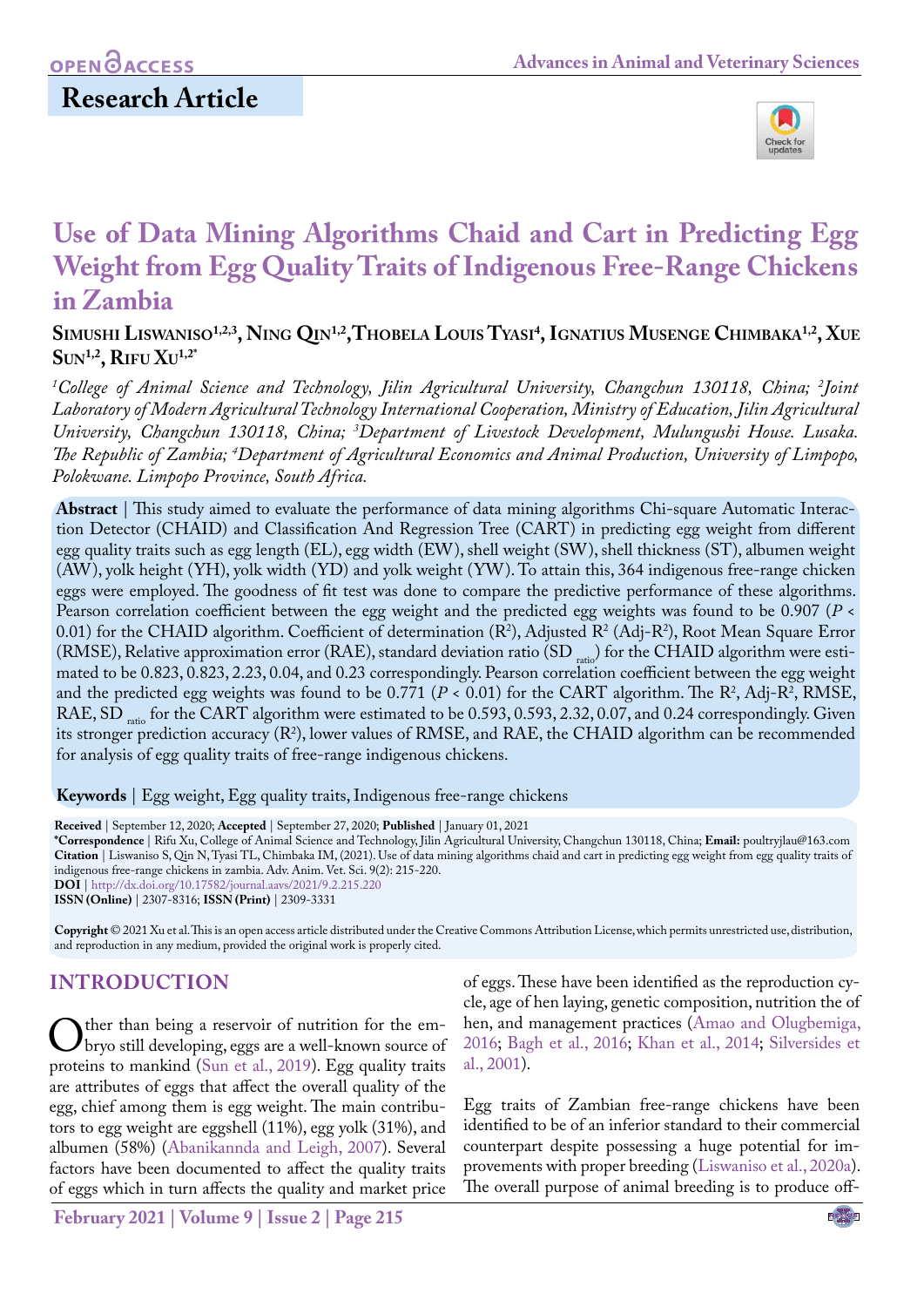## **OPEN**<sub>d</sub>

#### **Advances in Animal and Veterinary Sciences**

spring that are genetically superior to their parent generations. This is done to maintain or improve production and productivity under the expected conditions of production. This improvement of the genetic potential of a particular population is attained by the selection of the best-performing animals for a particular trait to be parents of the next generation (Olfaz et al., 2019).

In making decisions for selection to improve desired traits, breeders deal with a lot of data consisting of a lot of factors which in most cases renders the data multidimensional. With more parameters being studied comes more complications in the data for breeders to interpret and make sense of (Olfaz et al., 2019; [Liswaniso et al., 2020b\)](#page-5-5). At this stage making mistakes leading to the design of ineffective breeding programs becomes unavoidable. Several studies have made use of linear regression to study the relationships between traits of economic importance such as egg traits. Regression mainly relies on the linearity of the relationship between traits under consideration. And a lot of studies have been done to establish the interrelations between traits of economic importance and egg weight is correlated highly with various egg trait characteristics ([Yakubu et al.,](#page-5-6) [2008](#page-5-6)[; Abanikannda and Leigh, 2007](#page-4-0); [Ojedapo, 2013\)](#page-5-7). An alternative to linear regression is the use of data mining techniques a method that has gained so much momentum in animal science recently. Data mining is the use of computer-based methods to discover information from data [\(Kantardzic, 2011](#page-5-8)). Decision tree methods have been preferred due to the advantages they possess in multicollinearity, missing data, and with no supposition on the spreading of independent variables (Mendeş and Akkartal, 2009).

This is not the first time that data mining algorithms are being employed to analyze genetic potential existent in animal populations. Data mining algorithms were exploited to guesstimate cold carcass weight and body weight from diverse biometric linear dimensions [\(Karabacak](#page-5-9) [et al., 2017](#page-5-9)), to estimate egg weights of quail eggs from some internal and external egg characteristics [\(Çelik et](#page-5-10) [al., 2017](#page-5-10)), to assess egg quality characteristics influencing fertility in the eggs of Japanese quails [\(Çelik et al., 2016\)](#page-5-11). In sheep, CHAID and CART algorithms were used in Karayaka sheep breeding (Olfaz et al., 2019). Data mining has also been used in dairy to analyze factors affecting the first lactation milk yield (Mikail and Bakır, 2019). The CART algorithm was used by [Tyasi et al. \(2020\)](#page-5-12) to proximate chicken body weight from their linear body biometric traits. However, in the evaluation of four dissimilar data mining algorithms, [Ali et al. \(2015\)](#page-4-1) presented goodness of fit benchmarks for valuation of body weight using some morphological traits.

With so much available literature on the use of data mining

algorithms in the analysis of data in animal science, there is yet to be available information with regards to the utilization of data mining to scrutinize indigenous free-range chicken eggs for selection and breeding. This is why this study was conducted to employ the CHAID and CART algorithms to generate decision trees that would establish principal influencers of egg weight. We also aimed at establishing which algorithm would be recommended in selecting for egg weight improvements between CART and CHAID algorithm.

### **materials and METHODS**

This study was conducted in Lusaka, Zambia. 364 eggs of free-range indigenous chicken were collected from Lusaka, Zambia for this study. The egg traits were measured as described previously [\(Liswaniso et al., 2020a](#page-5-4)).

In both the CART and CHAID model, egg length (EL), egg width (EW), shell weight (SW), shell thickness (ST), albumen weight (AW), yolk height (YH), yolk width (YD) and yolk weight (YW) were exploited as independent variables to foretell egg weight (EW). Nonetheless, only expressively meaningful variables were taken along in the tree regression model.

There are three data mining algorithms in SPSS statistical software and in this study we used CART and CHAID. These have been established to be suitable to substantiate the relationship among scale-dependent variables and numerous independent variables that may comprise both scale and categorical structure.

In the CHAID Algorithm, a prediction model is established to define how variables best combine to describe the outcome in a given dependent variable. In CHAID, continuous prognosticators are divided into categories that have approximately alike number of observations. In CHAID analysis, ordinal data Continuous and nominal data can be used. CHAID analyses non-binary data by fragmenting independent variables into clusters centered on the chisquare statistic. CHAID Clusters populations into subgroups such that variation in a dependent variable in the group is minimized while maximizing variations between groups [\(Ratner, 2003](#page-5-13); [Dogan, 2003\)](#page-5-14). In the Classification and Regression tree (CART), there is DATA splitting into subgroups that are as uniform as there can be with regards to the reliant variable (Mikail and Bakır, 2019).

To establish which algorithm was the best between the CART and CHAID algorithm, we used SPSS 23 to determine the goodness of fit. The following formulae were used as criteria for quality as prescribed by ([Grzesiak and](#page-5-15)  [Zaborski, 2012](#page-5-15))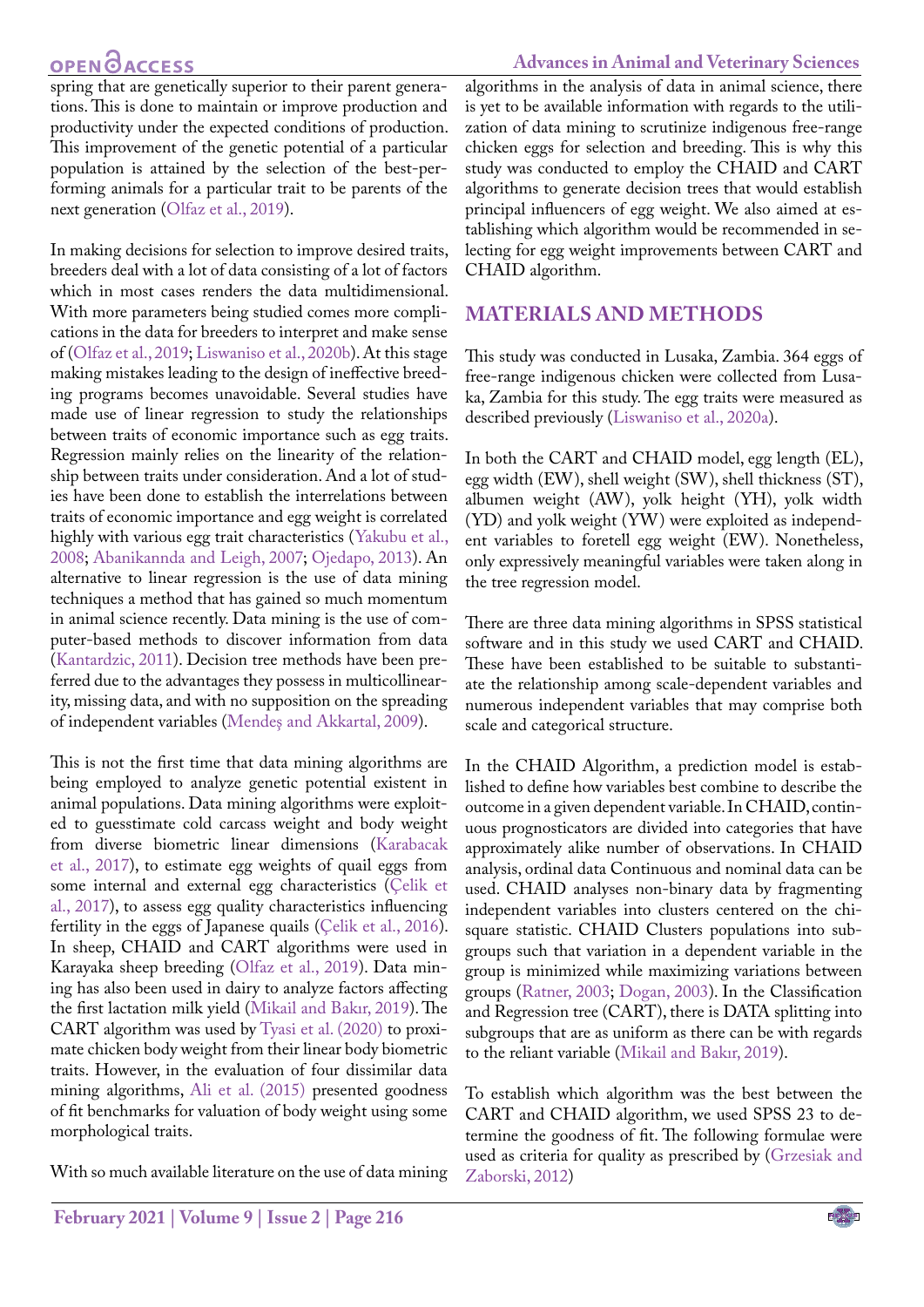**OPENO ACCESS** 

Coefficient of Determination

$$
R^{2} = \left[1 - \frac{\sum_{i=1}^{n} (Y_{i} - \hat{Y}_{i})^{2}}{\sum_{i=1}^{n} (Y_{i} - \overline{Y})^{2}}\right] * 100
$$

Adjusted Coefficient of Determination

$$
R_{Adj}^{2} = \left[1 - \frac{\frac{1}{n-k-1} \sum_{i=1}^{n} (Y_i - \hat{Y}_i)^2}{\frac{1}{n-1} \sum_{i=1}^{n} (Y_i - \overline{Y})^2}\right] * 100
$$

Standard Deviation Ratio

$$
SD_{RATIO} = \sqrt{\frac{\frac{1}{n-1} \sum_{i=1}^{n} (\varepsilon_i - \overline{\varepsilon})^2}{\frac{1}{n-1} \sum_{i=1}^{n} (Y_i - \overline{Y})^2}}
$$

Relative Approximation Error (RAE)

$$
RAE = \sqrt{\frac{\sum_{i=1}^{n} (Y_i - \hat{Y}_i)^2}{\sum_{i=1}^{n} Y_i^2}}
$$

Root Mean Square Error

$$
RMSE = \sqrt{\frac{\sum_{i=1}^{n} (Y_i - \hat{Y}_i)^2}{n}}
$$

Where,

Yi, the actual Egg weight (g) of the ith egg;  $\hat{Y}$ i, the predicted egg weight value of ith egg;  $\bar{Y}$ , average of the actual egg weight the ith egg; εi, the residual value of ith egg; έ average of the residual values; k, number of significant independent variables in the model; and n, the total number of eggs. The residual value of each egg is expressed as  $Ei=Yi-\bar{Y}i$ .

#### **RESULTS AND DISCUSSION**

Despite much literature being available on the use of data mining algorithms, there is still yet to be enough literature on the use of these methods in indigenous free-range chicken eggs. And so, this study aimed at using CHAID and CART algorithms to estimate the egg weight of indigenous free-range chickens. Also to assess which of the two data mining algorithms would be recommended for use in breeding for egg production in free-range chickens. [Figure 1](#page-2-0) shows a regression tree generated by the CHAID algorithm for the estimation of egg weight from a variety

#### **Advances in Animal and Veterinary Sciences**

of variables, egg length, egg width, shell thickness, shell weight, albumen weight, yolk height, yolk weight, and yolk width factors. A look into the decision tree generated by the CHAID algorithm depicts the shell weight as a principal factor influencing the egg weight trait (Adj. P-value =0.00, F=417.327, df1=4, df2=359). In the second level of influencers of egg weight was found to be egg width and albumen weight. The third line of influencers had shell thickness and yolk weight.



<span id="page-2-0"></span>**Figure 1:** The decision tree generated by CHAID

The overall egg weight was estimated to be 49.723 g (S=5.886) in node 0 where 364 eggs were present in the top section of the CHAID generated decision tree. Node 0 which was the root node subdivided all the eggs into 5 subgroups based on their shell weight. The egg weight by order was node 1 < node 2 < node 3< node 4< node 5.

Node 1 was the first subgroup (n=108) with eggs of shell weights less or equal to 5.820 g. These had a mean weight of 44.592 g and S=2.328. Node 2 comprised eggs with 5.820 g <shell weight  $\leq$  6.270 g. These had an estimated weight of  $47.208 \text{ g}$  (S= 1.911). By number, 72 eggs were in this category. Node 3 with a mean egg weight of 50.093 g (S= 3.267) comprised the third subgroup of eggs with eggshell weight in the range of 6.270 g <shell weight  $\leq 6.540$ g. Eggs with eggshell weight in the range 6.540 g <shell weight  $\leq$ 7.250 g comprised node 4. These had 112 eggs with a predicted egg weight of 51.833 g (S= 2.464). Eggs with an eggshell weight greater than 7.250 g comprised node 5. 36 eggs belonged to node 5 and had a mean weight of 63.212 g (S=3.115).

Node 1 was subdivided into 3 subgroups based on their egg width (Adj. p-value=0.000, F=112.838, df1=2 and df2=105). The three (3) division comprised of nodes 6, 7, and 8. Eggs with an egg width of less than 38.280 mm were grouped in node 6. Eggs in node 6 were 24 by number with a predicted weight of  $41.452$  g (S=2.061). Eggs with an egg width of  $38.280$  mm < egg width  $\leq 39.130$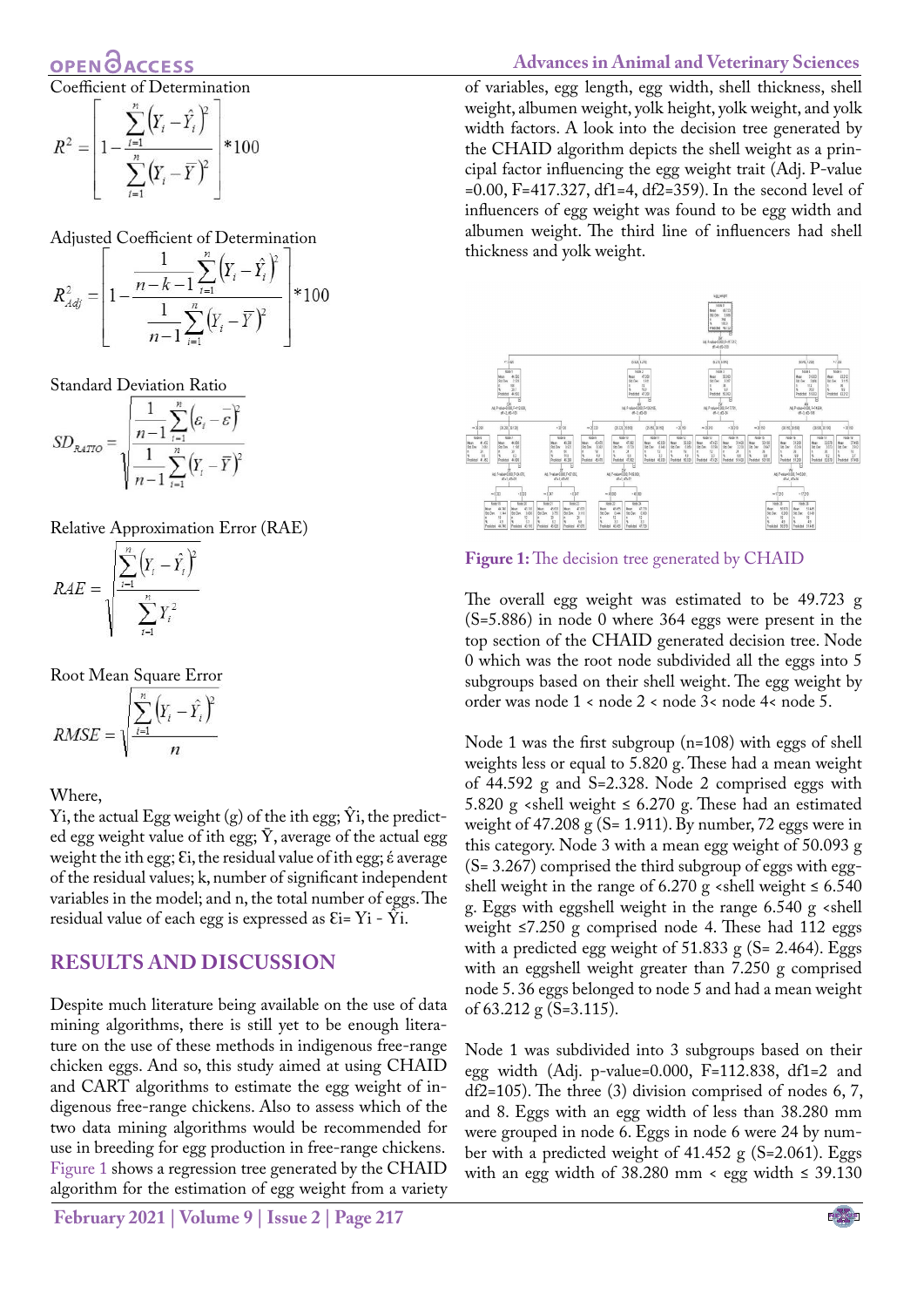### **OPENOACCESS**

comprised node 7 with a mean/predicted weight of 44.088 g and S value of 1.195. Node 7 had 30 eggs. Node 8 was the last of the subdivision in node 1. It comprised eggs that had an egg width greater than 39.130 mm. The 54 eggs in node 8 had a mean egg weight of 46.268 g (S=0.922). Node 7 was further subdivided into two nodes based on shell thickness (Adj. p-value=0.000, F=24.07, df1=1, df2=28). Eggs with less or equal to 0.333 mm in shell thickness belonged to node 19 with a predicted Egg weight of 44.740 g (S=1.144). This node had 18 eggs. The 30 eggs with a shell thickness thicker than 0.333 mm from among those in node 7 composed node 20 which had a mean weight of 43.110 g. Node 8 saw a subdivision into two subgroups based on shell thickness (Adj. p-value=0.000, F=87.862, df1=1, and df2=52). Eggs with shell thickness  $\leq 0.347$  mm formed the cluster in node 21. Node 21 had a group of 30 eggs with a mean weight of 45.620 g. Eggs with an shell thickness greater than 0.347 mm comprised node 22 which had 24 eggs with a mean weight of 47.078 g.

Node 2 was further subdivided into nodes 9, 10, 11, and 12 based on albumen weight (Adj. p-value=0.000, F=126.195, df1=3, df2=68). The subdivisions were  $\leq$ 25.320 g, 25.320 g <albumen weight ≤25.550 g, 25.550 g <albumen weight  $\leq 26.150$  g and  $>26.150$  g for node 9 (n=18), node 10 (n=24), node 11 (n=12) and node 12 (n=18) showing predicted weights of  $45.470 \text{ g}$  (S=0.382),  $47.092$ g (S=0.720), 45.830 g (S=0.940), and 50.020 g (S=0.950) correspondingly. Based on egg width, node 10 was split into two nodes, node 23 (EW  $\leq$  40.080) and node 24 (EW > 40.080). Node 23 had 12 eggs with a mean weight of 46.455 g (S=0.444) and 47.730 g (S=0.00) for node 23 and node 24 respectively.

Out of node 3 two subdivisions are born based on egg width (Adj. p-value=0.000, F=17.751, df1=1, df2=34). Eggs less or equal to 39.310 mm in width formed node 13 with 12 eggs that had a predicted weight of 47.425 g (S=0.799). Node 14 had all the eggs with egg width higher than 39.310 mm which had 24 eggs with a predicted weight of 51.424 g (S=3.220).

Out of node 4 based on albumen weight, were 4 subdivision (Adj. p=0.000, F=74.654, df1=3, df2=108). These nodes classifications were ≤26.150 g (node 15), 26.150 g <albumen weight ≤ 26.590 g (node 16), 26.590 g <albumen weight  $\leq 30.190$  g (node 17) and  $>30.190$  g (node 18) exhibiting predicted weights of 50.180 g (S=0.647), 51.208 g (S=0.319), 52.678 g (S=2.073) and 57.496 g (S=2.912) respectively. Node 16 was subdivided based on yolk weight (Adj. p=0.000, F=45.081, df1=1, df2=34). Eggs with yolk weight ≤17.210 g comprised node 25 which had 18 eggs with a predicted weight of 50.970 g (S=0.260). Node 26 (n=18) had eggs of yolk weight more than 17.210 g which

had a mean weight of  $51.445$  g (S=0.149).

Because nodes 5, 6, 9, 11, 12, 13, 14, 15, 17, 18, 19, 20, 21, 22, 23, 24, 25 and 26 are terminal nodes, no partition was observed for providing homogeneousness in these nodes. The regression tree constructed by the CART algorithm revealed that the egg length was the premier influencer of egg weight ([Figure 2\)](#page-3-0). Other identified impactors at other levels were egg width, yolk width, albumen weight, shell thickness, and shell weight. In the first depth, node 0 predicted an overall weight of 49.723g (S=5.886). Node 0 was subdivided based on egg length into node 1 (eggs less or equal to 57.820 mm) and node 2 (eggs with egg length more than 57.820 mm).



<span id="page-3-0"></span>**Figure 2:** The decision tree generated by CART

Node 1 was split into node 3 and node 4 based on egg width. Eggs with egg width less or equal to 40.370 mm (n=192) and those with egg width greater than 40.370 mm (n=124). These had predicted weights of 45.742g (S=2.455) and 51.386 g (S=2.390) respectively.

Based on egg width, node 3 was split into 2 nodes. Those with egg width less or equal to 38.980 mm (node 7, n= 60) and those with egg width larger than 38.980 mm (node 8, n=132). The predicted weights for nodes 7 and 8 were 43.164 g (S=2.112) and 46.914 g (S=1.534) respectively. Eggs in node 7 were further subdivided into eggs with egg length less or equal 51.480 mm and those with egg length more than 51.480mm to form node 13 and node 14 which had predicted weights of 39.755g (S=0.548) and 44.016 g (S=1.360) respectively. From node 14 was born nodes 19 and node 20 based on egg length with 24 eggs in each node having a predicted weight of 42.865g (EL ≤54.060 mm) and 45.168 (EL >54.060 mm) correspondingly.

Node 8 was split based on shell weight to form node 15  $(SW \le 6.580 \text{ g}, \text{n=120})$  and node 16  $(SW > 6.580 \text{ g}, \text{n=12}).$ These had predicted weights of 46.590 g (S=1.191) and 50.155 (S=0.287) for node 15 and node 16 respectively.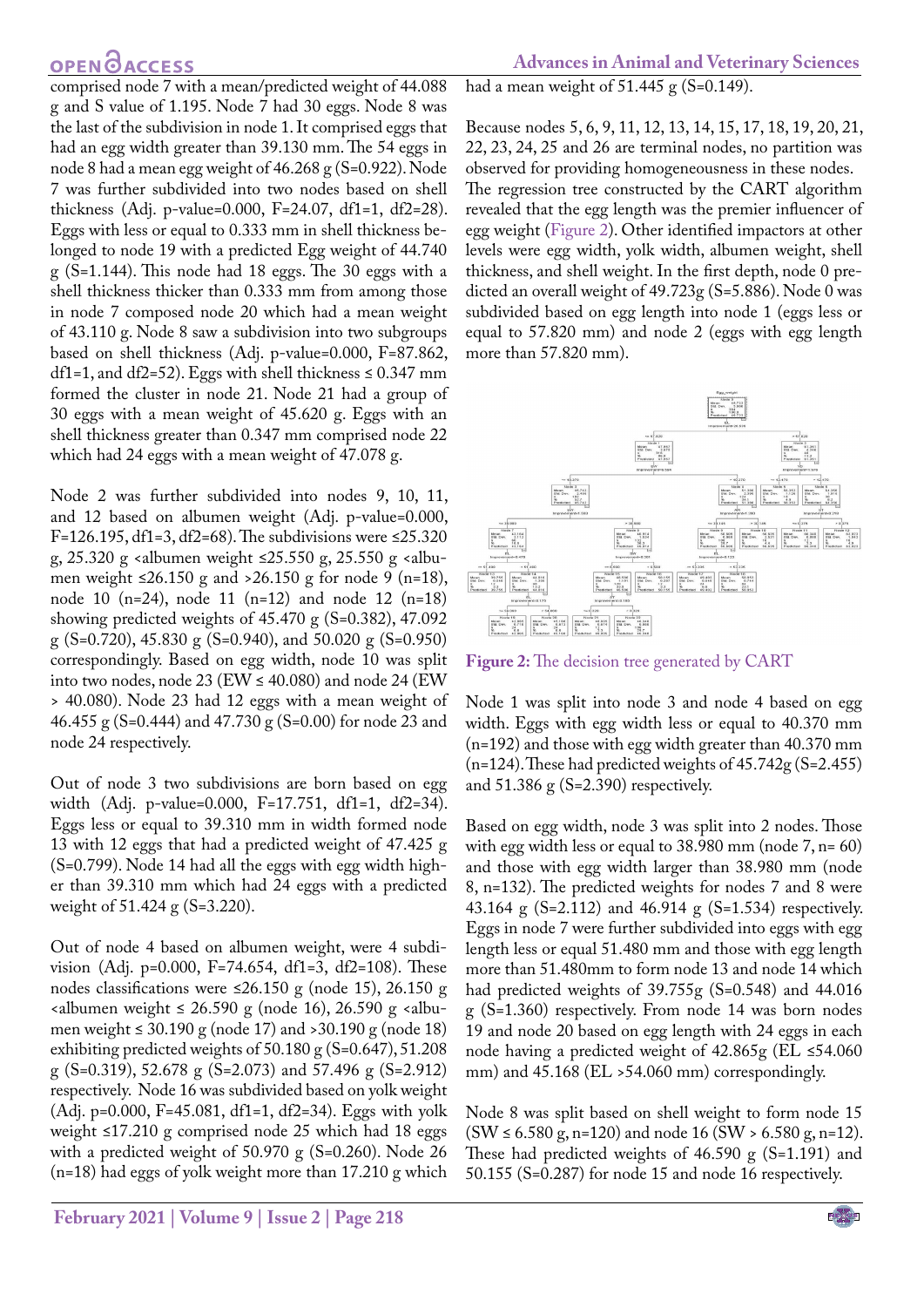| <b>OPEN ØACCESS</b> |  |  |  |  |
|---------------------|--|--|--|--|

<span id="page-4-2"></span>**Table 1:** Comparison Criteria for CHAID and CART.

| Algorithm                  |       | $\mathbb{R}^2$ | $Adi-R^2$   | <b>RMSE</b>       | <b>RAE</b> | SD ratio  |
|----------------------------|-------|----------------|-------------|-------------------|------------|-----------|
| <b>CHAID</b>               | 0.907 | 0.823          | 0.823       | 2.23              | 0.04       | 0.23      |
| <b>CART</b><br>----<br>___ | 0.771 | 0.593          | 0.593<br>__ | 2.32<br>--<br>___ | 0.07       | 0.24<br>. |

Where  $r$  = correlation coefficient between egg weight and predicted weight,  $R^2$  = coefficient of determination, Adj- $R^2$  = Adjusted Coefficient of Determination, RMSE = Root Mean Square Error, RAE = Relative Approximation Error, SD ratio = Standard Deviation ratio

Node 15 was further subdivided based on shell thickness into node 21 ( $ST \le 0.320$  mm, n=12) and node 22 ( $ST >$ 0.320 mm, n=108). These had a predicted weight of 48.835 g (S=0.674) and 46.340g (0.950).

Node 4 based on albumen weight was subdivided into node 9 (AW ≤ 30.145 g, n=108) and node 10 (AW > 30.145 g, n=16) with mean weights of 50.609 g (S=0.969) and 56.635 g (S=2.531) respectively. Node 9 has was further split based on egg length into node 17 ( $EL \leq 53.335$ mm) and node 18 (EL > 53.335mm) with predicted weights of 49.402 (S=0.649) and 50.954g (S=0.744) correspondingly. Node 2 was split based on yolk width into node 5 (YD  $\leq$ 42.470 mm, n=18), and node 6 (> 42.470 mm, n=30). Eggs in node 5 had a predicted weight of  $56.353$  g (S=1.126) and node 6 which was split further into node 11 and node 12 based on shell thickness had a predicted weight of 64.350 g (S=1.915). Node 11 (n=12) and node 12 (n=18) had predicted weights of 66.340g (S=0.888) and 63.023g (S=1.043) respectively.

Nodes 5, 10, 11, 12, 13, 16, 17, 18, 19, 20, 21, and 22 were terminal as no partition was observed for providing homogeneousness in these nodes.

In this study, our results showed that the separation of the first node (node 0) was based on egg length in the CART algorithm-generated regression tree and was based on the eggshell weight in the CHAID generated regression tree. This is an indication that the predictor of egg weight was dependent on the stated algorithm. The CHAID algorithm engendered a three-level branching tree while the CART algorithm created a tree with five levels of branching. It therefore can be hypothesized here that the CHAID algorithm could be interpreted much easier. This hypothesis stands akin to the finding of other similar studies (Olfaz et al., 2019; [Ali et al., 2015](#page-4-1)).

[Table 1](#page-4-2) shows the goodness of fit results. Pearson correlation coefficient between the egg weight and the predicted egg weights was found to be 0.907 (*P* <0.01) for the CHAID algorithm. The  $R^2$ , Adj- $R^2$ , RMSE, RAE, SD ratio for the CHAID algorithm were estimated to be 0.823, 0.823, 2.23, 0.04, and 0.23 correspondingly. Pearson correlation coefficient between the egg weight and the predicted egg weights was found to be 0.771 (*P* <0.01) for

the CART algorithm. The  $R^2$ , Adj-R<sup>2</sup>, RMSE, RAE, SD ratio for the CART algorithm were estimated to be  $0.593$ , 0.593, 2.32, 0.07, and 0.24 correspondingly.

Given the stronger prediction accuracy  $(R^2)$ , lower values of RMSE and RAE exhibited by the CHAID predicted algorithm compared to the CART algorithm, the CHAID algorithm can be recommended for use in the analysis of egg quality traits as well as to estimate egg weight from quality traits of free-range indigenous chickens.

### **ACKNOWLEDGeMENT**

This work was supported by the Project of National Natural Science Foundations of China (No.31672407, No.31272431), Science and Technology Development Plan of Jilin Province (No. 20170101019JC), China Agriculture Research System (No. CARS-41), and Project of Education Development Plan of Jilin Province (No. JJKH20180646KJ). Gratitude also goes to Ms. F. Chiyengo and Ms. R. Chisenga for the support during data collection.

### **conflict of interest**

The authors have declared no conflict of interest.

### **Authors contrbution**

SL collected the data, analyzed it and wrote the manuscript. NQ, and TLT analyzed the data and wrote the manuscript. IMC and XS wrote the manuscript. RX designed and supervised the study, and approved the final draft of the manuscript.

### **REFERENCES**

- <span id="page-4-0"></span>• Abanikannda O, Leigh A (2007). Allometric relationships between composition and size of chicken table eggs. Int. J. Poult. Sci., 6: 211-17. [https://doi.org/10.3923/](https://doi.org/10.3923/ijps.2007.211.217 ) [ijps.2007.211.217](https://doi.org/10.3923/ijps.2007.211.217 )
- <span id="page-4-1"></span>• Ali M, Eyduran E, Tariq MM, Tirink C, Abbas F, Bajwa MA, Baloch MH, Nizamani AH, Waheed A, Awan MA (2015). Comparison of artificial neural network and decision tree algorithms used for predicting live weight at post weaning period from some biometrical characteristics in harnai